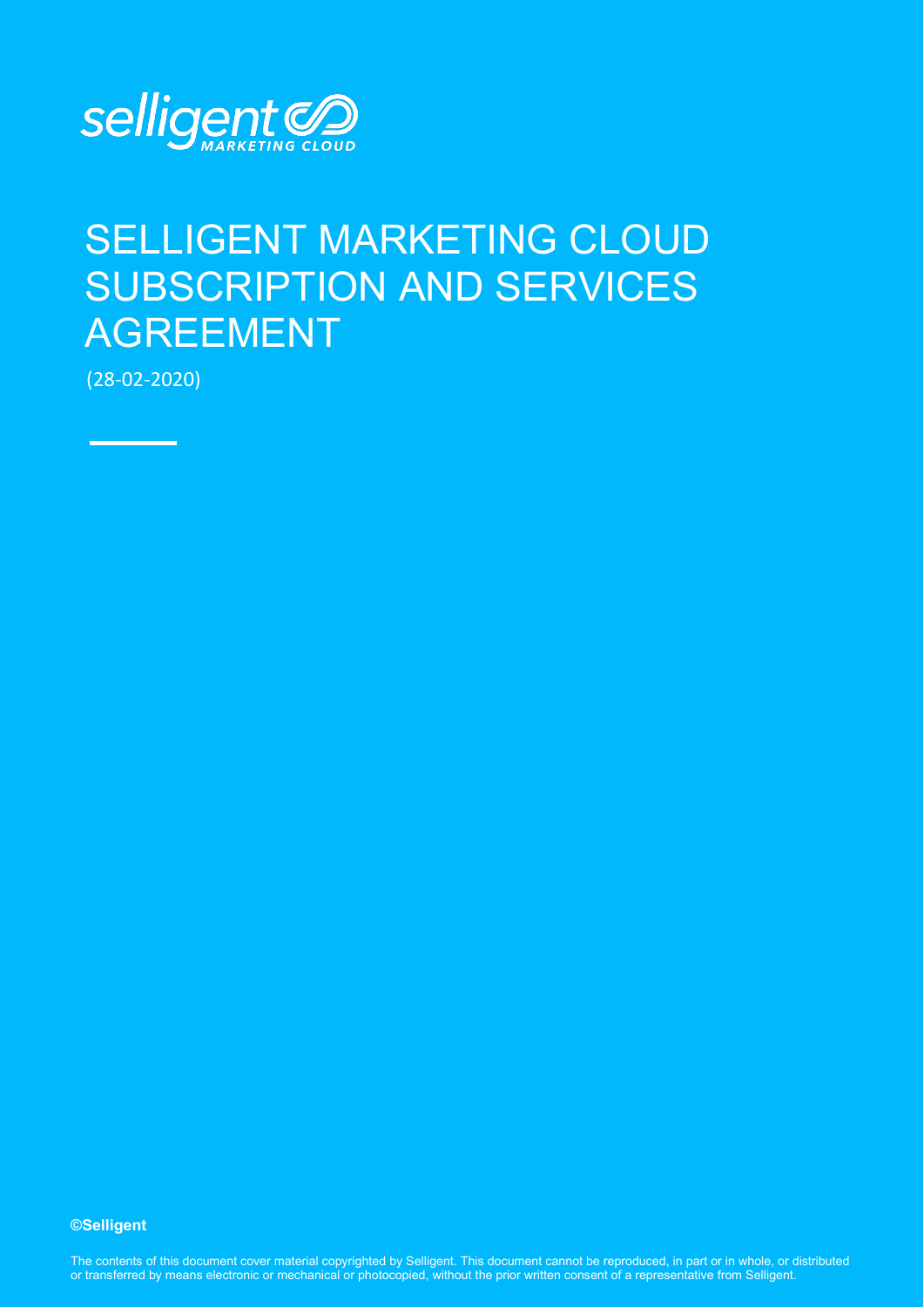# **SELLIGENT MARKETING CLOUD SUBSCRIPTION AND SERVICES AGREEMENT**

THIS SUBSCRIPTION AND SERVICES AGREEMENT GOVERNS ACQUISITION AND USE OF SELLIGENT'S SERVICES BY THE CLIENT. BY EXECUTING A SALES ORDER AND/OR STATEMENT OF WORK THAT REFERENCES THIS AGREEMENT, THE CLIENT AGREES TO ALL OF THE TERMS AND CONDITIONS OF THIS AGREEMENT. THE INDIVIDUAL ENTERING INTO THIS AGREEMENT ON BEHALF OF A COMPANY OR OTHER LEGAL ENTITY REPRESENTS TO HAVE THE AUTHORITY TO BIND SUCH ENTITY AND ITS AFFILIATES TO THESE TERMS AND CONDITIONS. ANY INDIVIDUAL WHO DOES NOT HAVE SUCH AUTHORITY, OR IF YOU DO NOT AGREE WITH ALL OF THESE TERMS AND CONDITIONS, MUST NOT ACCEPT THIS AGREEMENT. ANY CLIENT WHO DOES NOT AGREE WITH THESE TERMS AND CONDITIONS MAY NOT ACCESS OR USE THE SERVICES.

This Agreement was last updated on **February 28, 2020**, it is effective between the Client and Selligent as of the date of a Sales Order and/or Statement of Work is executed by both parties ("Effective Date").

# **Article 1.- Definitions**

**"***Agreement***"** means this Subscription and Services Agreement, the Service Order(s) and the other documents as listed below, in prevailing order should there be conflicting provisions:

**"***Acceptable Use Policy***" or "***AUP***"** refers to the required actions and practices, as well as those actions and practices that are unacceptable and prohibited, with respect to the Client's use of any product or Service created, developed, sold, licensed, delivered, supplied or performed by Selligent.

**"***Affiliates***"** means any entity that controls, is controlled by, or is under common control with the named entity ("Affiliates"), where "control" is defined as the ownership of at least 51% of the equity or beneficial interests of such entity or the right to vote for or appoint a majority of the board of directors or other governing body of such entity.

**"***Client***"** includes any Affiliates of the signing entity and any and all employees, agents (third party service providers), or subcontractors of Client who access or otherwise use the Services provided under a specific Service Order and/or perform services incidental thereto. Signing entity shall assume any liability arising out of acts or omissions of its Affiliates, employees, agents (third party service providers) or subcontractors under this Agreement. For the avoidance of doubt, only the signing entity and Selligent are party to the Agreement.

**"***Client Data***"** means all data, documentation, content or information submitted by or on behalf of Client for the purpose of performing the Subscription Services, or generated and used by the Subscription Services, including personal data, audio-visual design (such as photographic images, animations, illustrations) or other identifying or branding elements of Client or its customers to enable performance of the Services.

"*Deliverables*" means certain work product, limited to content specific to Client and excluding any retained, common, reusable or generic elements or methodologies, if any, as described in a SOW for Project Services.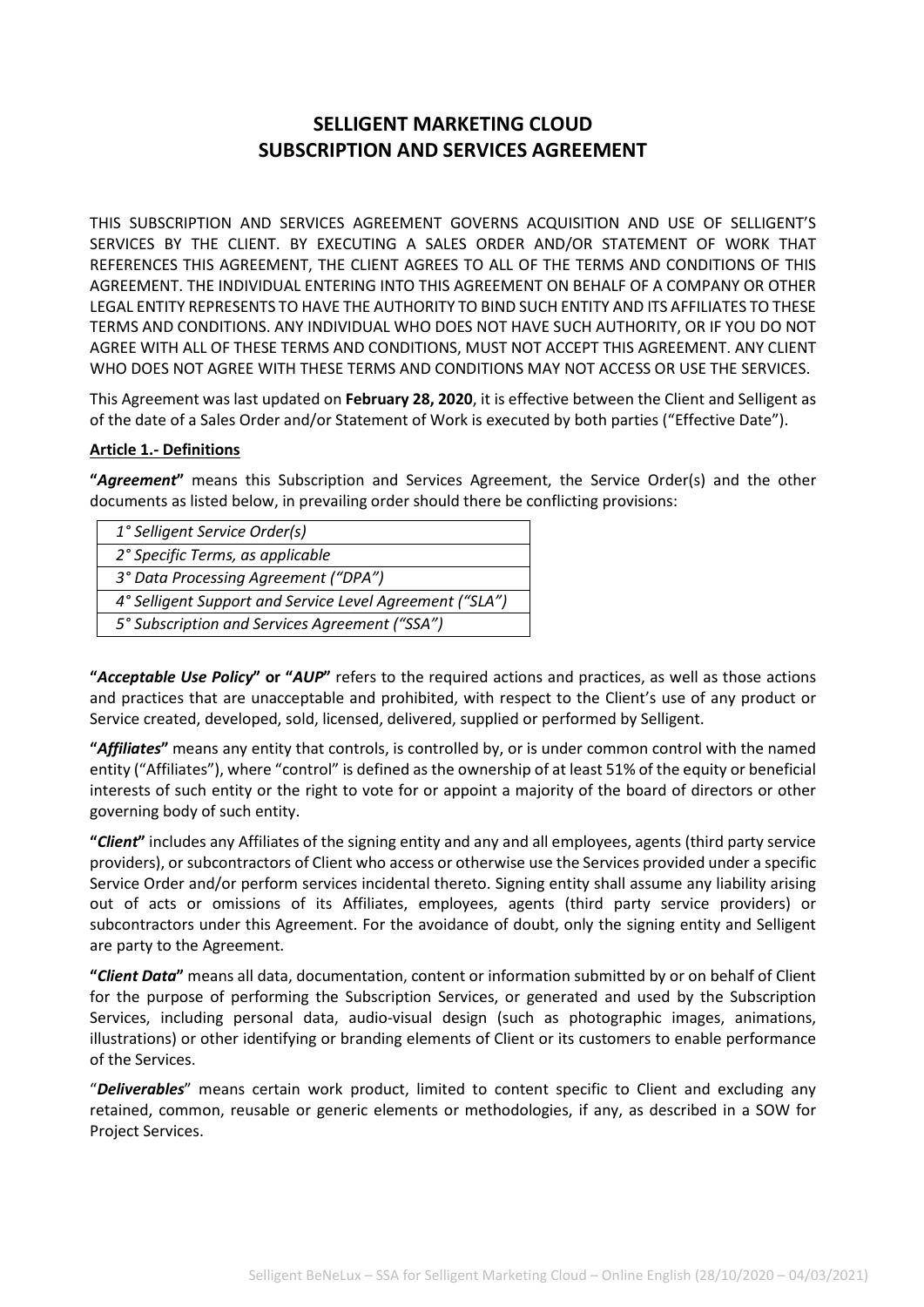**"***Documentation***"** means the information provided by Selligent describing operation and use of the Service(s), by any means of delivery, whether at Client's request or otherwise, along with any other information provided to Selligent's clients generally, and all such items as updated from time to time.

**"***Platform***"** means the technical infrastructure Selligent has in place to provide the Subscription Services for Client.

**"***Project Services***"** means project or data services, of which timing and staff availability are planned with Client. Project Services can be (but are not limited to) auditing the quality of databases, project management, technical integration services, campaign creation services, consultancy services and training services.

**"***Service Order***"** means a Sales Order for Subscription Services, a Project Services order ("Statement of Work") or other form, specifying, amongst others, the scope of Services ordered, its subscription term and the applicable fees. All such forms are executed under this Subscription and Services Agreement and deemed incorporated herein.

**"***Services***"** means the Subscription Services, Project Services and Support Services that Client orders under this Agreement.

**"***Subscription Services***"** means access to software module(s) made available by Selligent to Client (e.g. Selligent Marketing Cloud Base, channels or options) in a Software as a Service mode within the limits set out in the Sales Order.

**"***Subscription Term***"** means the term specified in the applicable Sales Order during which Client can use the Subscription Services.

**"***Support Services***"** means helpdesk and technical support services which are by nature consumed on an ad-hoc basis and cannot be planned. Selligent provides permanent availability for those services governed by the conditions in the SLA.

**"***Usage Rights***"** means those rights to use the Subscription Services within the limits set out in the Sales Order.

**"***User***"** means any individual expressly authorized by Client to use the Services and to whom Client has supplied a user identification and password, such as employees, agents (third-party service providers) or subcontractors.

#### **Article 2.- Object**

**2.1** Subject to the terms of this Agreement, Selligent grants Client, within the limits set out in the Sales Order, the non-transferable, non-exclusive, non-sublicenseable right to use the Subscription Services ordered under such Sales Order.

**2.2** Selligent will also provide Client with Project Services, Success Services and Support Services as indicated in a Sales Order or Statement of Work.

**2.3** Client does not have any right, claim or interest whatsoever relating to the Services other than those granted under this Agreement.

**2.4** Selligent is authorised to engage and exchange subcontractors for the performance of its contractual obligations under this Agreement in compliance with the applicable provisions in the DPA. Selligent is responsible for any acts or omissions of such subcontractors under this Agreement as if such acts or omissions were performed by Selligent directly.

**2.5** Ordering of one or more Subscription Services is not contingent on the delivery of any future functionality or features, nor on any oral or written private or public comments made by Selligent in relation to such future functionality or features.

**2.6** Selligent and its technical partners are authorized to examine the Platform and the Services at any time without prior consent in the context of maintenance operations, installation of patches and Client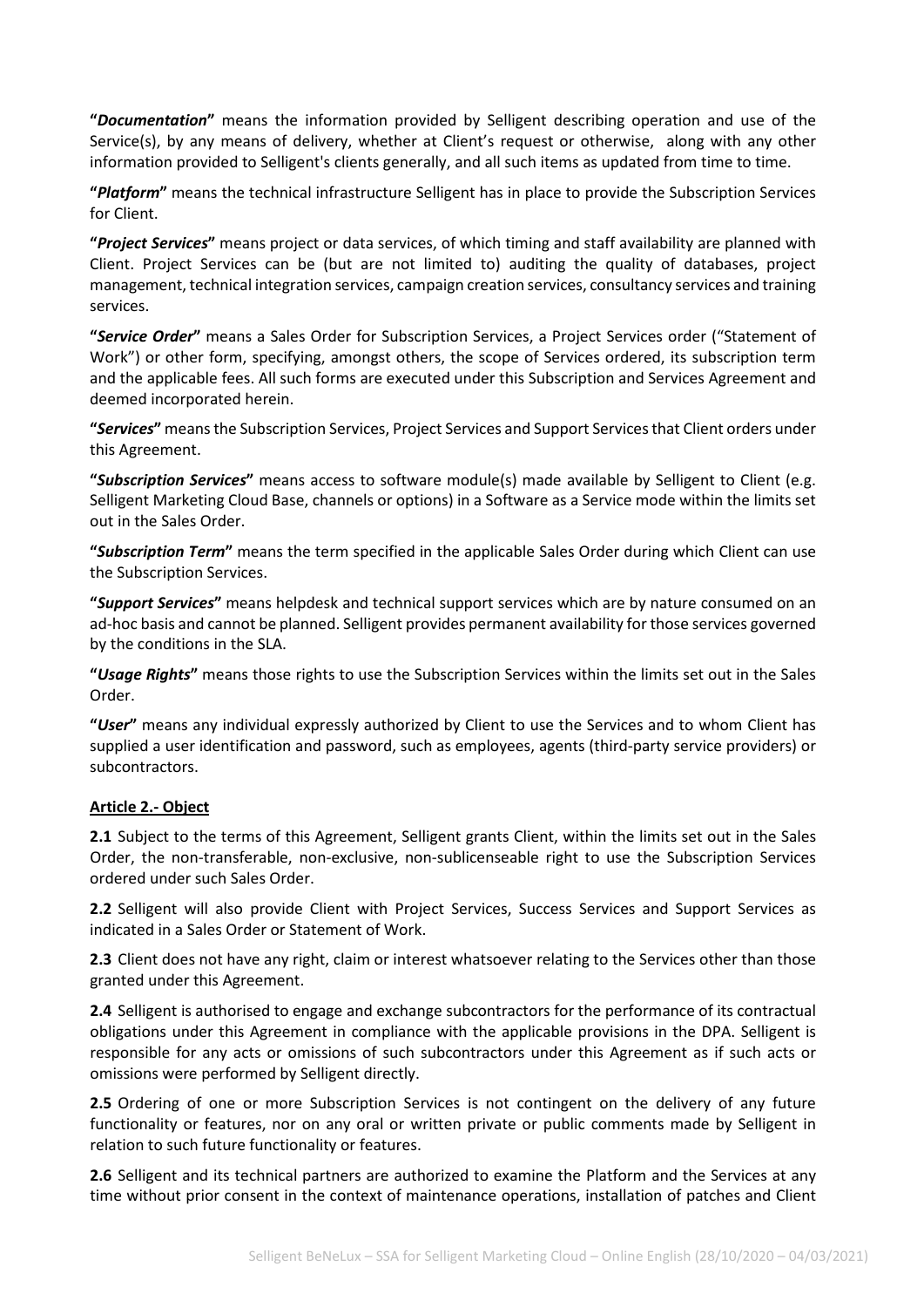### support.

**2.7** Selligent may analyse the Subscription Services to gather information in relation to Client's use of the Subscription Services to improve its products and services, without accessing Client Data.

### **Article 3.- Selligent's Obligations – Reservation of Rights**

**3.1** Selligent shall provide the Service(s) in a workmanlike manner consistent with general industry standards reasonably applicable to the provision thereof. Subject to maintenance and downtime contemplated in the SLA, if Client notifies Selligent in writing, within thirty (30) calendar days of receipt thereof, of the failure of any unaltered version of any Deliverables specified in an applicable Statement of Work or any Subscription Services ordered in a Sales Order, to perform as described in any Documentation or set forth in an applicable Statement of Work ("Error(s)"), Client's sole remedy and Selligent's sole liability with respect to the noted Errors in the unaltered versions of such Deliverables or Subscription Services, shall be to attempt to correct those Errors. Should any Errors contained within any of the Deliverables or with respect to any Subscription Services result from a denial of services attack, or from Client's, or any third party's actions, alterations, modifications or adjustments to the same, Selligent may, in its sole discretion, attempt to correct those Errors, on a time and materials basis at its then-current rates.

**3.2** Client acknowledges that timeframes specified in any Service Order are only estimates and that actual performance times will be dependent upon Client's timely provision of accurate and properly formatted data, feedback and access to key personnel reasonably requested by Selligent from time-to-time. Selligent shall not be accountable for any performance delays caused by Client's failure to timely provide such data, access or feedback required for the performance of its performance. In such an event, estimated timetables shall be extended accordingly, and fees may be increased as a result of such delays.

# **Article 4.- Client's Obligations**

**4.1** Client shall use the Services for internal business purposes only. Client is solely responsible for the use of the Platform and the Services under Client's user accounts and acknowledges having been sufficiently informed about the Services specificities. Client (i) shall implement the necessary measures to prevent unauthorized access to, or use of, the Services, and will promptly notify Selligent of any such unauthorized access or use of which Client becomes aware; (ii) has sole responsibility for the accuracy, quality, integrity, legality, reliability and appropriateness, and, in general, the content of Client Data stored in the Platform and used by the Services; and (iii) shall comply with all applicable laws and Selligent's reasonable instructions and recommendations with respect to the Services.

**4.2** Client is responsible for the provision and use of the appropriate equipment, including computers, computer operating system and web browser, needed to connect to and use the Services. Client shall ensure that this equipment complies with the specifications set forth in the Documentation.

**4.3** Client will ensure that any User using the Services (i) has followed the on-line training made available by Selligent and is properly certified, or has been properly trained by Selligent certified trainers, the latter training being billable; and (ii) uses the Services in accordance with the acceptable use of the Services as set forth in Article 8 below. In particular, this implies that the quality of the databases used for sending emails complies with the acceptable use of the Services. Should the quality appear to be below such acceptable use after the database audit performed as part of the set-up services and fees, Selligent will make the necessary recommendations in collaboration with Client. Implementation of the recommendations will be charged at the agreed rates for Project Services subject to Client's prior approval.

# **Article 5.- Evolution of the Services**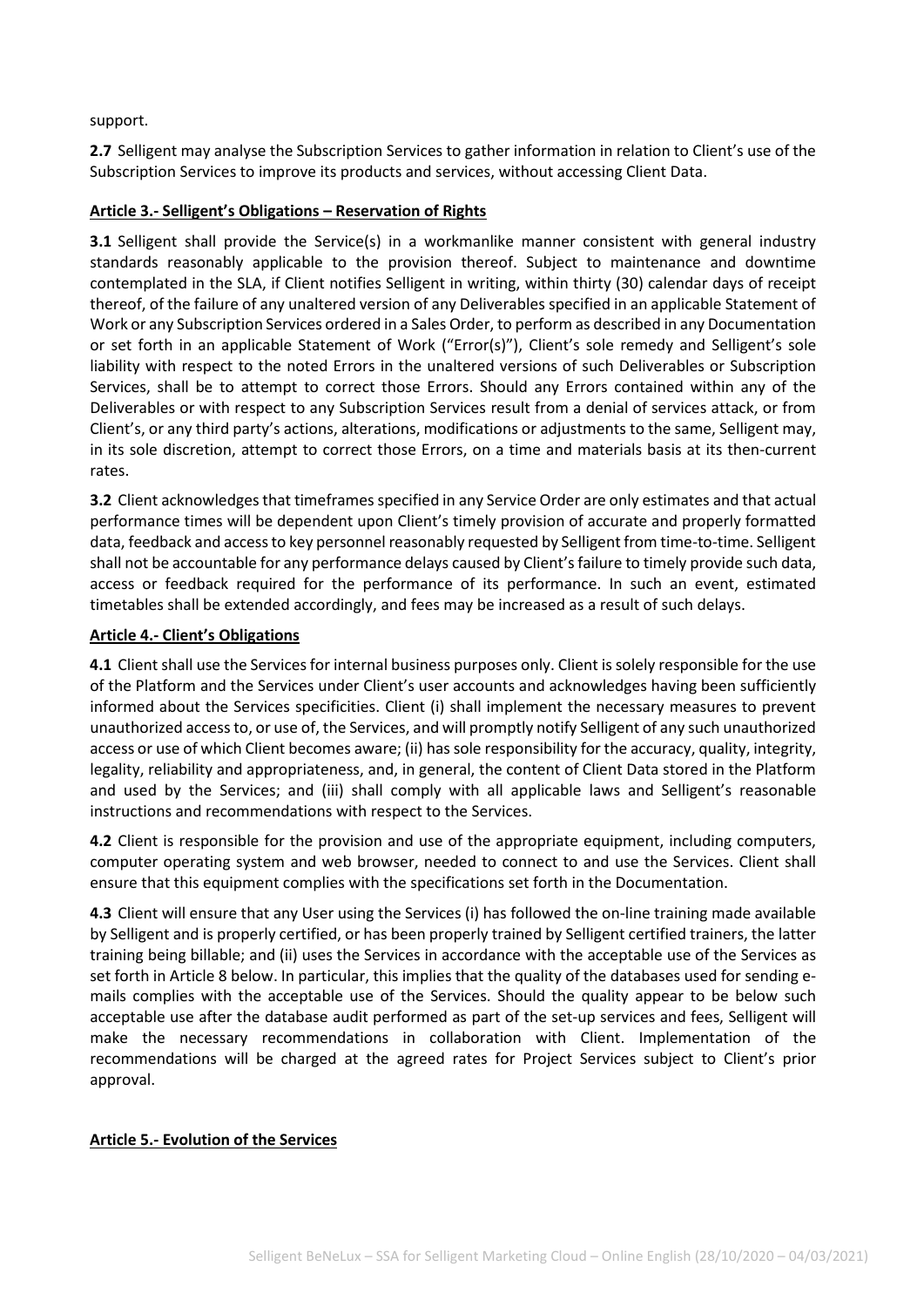Selligent reserves the right to update, upgrade or discontinue features of the Services. No functionality of the Services will be materially decreased from that available as of the ordering of such Services. In case of a major upgrade, Client shall be provided with a prior reasonable notification via the Platform.

### **Article 6.- Data Ownership and Protection**

**6.1** Subject to the terms of the DPA and Selligent's Privacy Policy available at: [https://www.selligent.com/privacy-policy,](https://www.selligent.com/privacy-policy) Client agrees that Selligent may process Client Data.

**6.2** Client Data remain Client's exclusive property. Client hereby grants to Selligent a non-exclusive, nontransferable license to use, perform and display identifying or branding elements of Client during the Subscription Term solely to allow Selligent and/or its Affiliates to perform its obligations as stated herein.

**6.3** Selligent's back-up procedure is described in the SLA. However, Client acknowledges that the Services are not meant to replace Client's need for making copies of its primary Client data source. Client is responsible for maintaining copies of its primary Client data.

**6.4** Client Data may be retrieved by Client from the Platform at any time during the term of this Agreement. Upon specific request by Client made at the latest ten (10) working days prior to the effective date of termination or expiration of this Agreement, Selligent may return Client Data to Client through FTPS or SFTP. All complaints relating to the return of the data must be notified to Selligent in writing within ten (10) working days of the return, failing which all rights whatsoever will be null and void. The Client Data will be returned in a format that can be run on standard database systems. Client will be invoiced for the costs related to such return at the agreed rates for Project Services subject to a cap of  $\epsilon$ 1,000. After termination of the Agreement, Selligent shall have no obligation to maintain or provide Client Data and shall thereafter, delete all Client Data in its systems or otherwise in its possession or control.

# **Article 7.- Intellectual Property**

**7.1** Client acknowledges that in providing the Services, Selligent uses original and any copies (by whomever produced), updates or extensions of: (a) Selligent and/or its Affiliates' company name(s), copyright(s), trademark(s), logo(s), domain name(s), the product and service name(s) associated with the Services and other trademarks and service marks, (b) certain audio and visual information and (c) other technology, software, hardware, products, processes, algorithms, user interfaces, know-how and other trade secrets, techniques, designs, inventions and other tangible and intangible technical material or information (collectively "Selligent Technology"), and that the Selligent Technology is covered by intellectual property rights owned or licensed by Selligent and/or its Affiliates (collectively "Selligent IP Rights"). Certain components of the Selligent Technology may be provided by third-party providers, and are subject to Specific Terms as may be indicated in the applicable Sales Order. Such third-party components are the intellectual property of the specific providers, and as such, no right, title or interests, other than the right to utilize the Services as described herein, shall vest in the Client. Selligent IP Rights, and its suppliers', include all copies, updates or additions, including any new functions, that may be developed for Client. The intellectual property rights on any improvement, design contributions or derivative works conceived or created by either party in or to the Services will also be exclusively owned by Selligent or its suppliers. Other than as expressly set forth in this Agreement, no right, title, license or any other rights in or to the Selligent Technology or Selligent IP Rights are granted to Client.

**7.2** Documents, software or hardware made available to Selligent by Client shall be and remain the sole and exclusive property of Client or its suppliers.

**7.3** Selligent represents to Client that it has the right to enter into this Agreement and grant the Usage Rights provided herein.

**7.4** Selligent shall defend Client against any claim brought against Client by a third party alleging that the use of the Services as contemplated hereunder constitutes a direct infringement or misappropriation of a patent claim, copyright or trademark or trade secret of such third party, and Selligent will pay damages finally awarded against Client (or the amount of any settlement Selligent enters into) with respect to such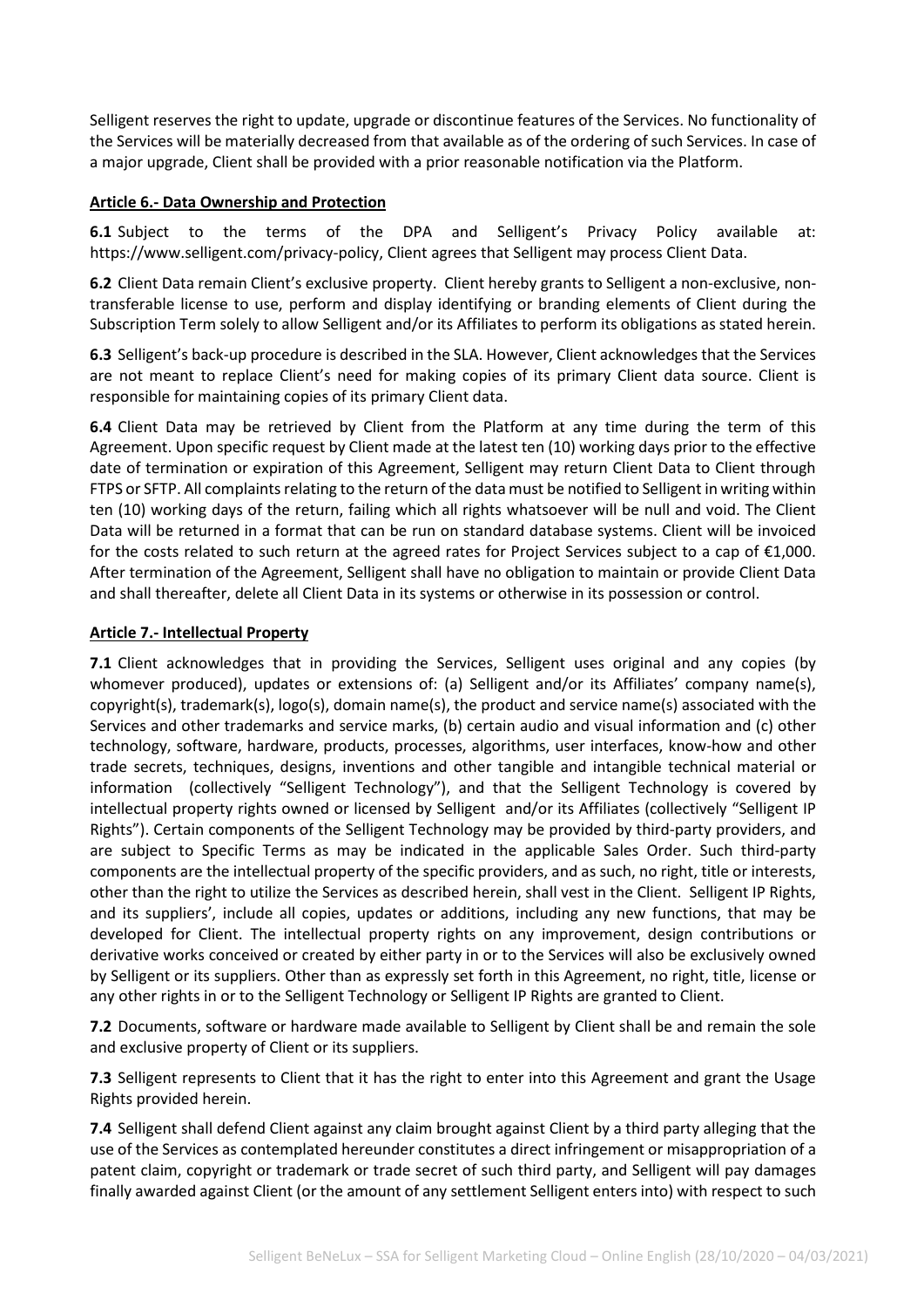claims, provided Client (a) promptly gives written notice of such claim to Selligent (but only to the extent that delay in giving notice materially impairs Selligent's ability to defend the claim); and (b) gives Selligent primary control of the defense and settlement of the claim. This obligation of Selligent shall not apply if the alleged infringement or misappropriation results from a use of the Services in violation of this Agreement by the Client or its Users.

**7.5** Selligent shall have primary control of the defense of the claim and may agree on any settlement provided Selligent will not enter into or agree to any settlement that imposes any obligation on Client without Client's prior written consent. Selligent will not admit liability on behalf of Client. In case Client rejects the defense by Selligent or the control of such defense by Selligent, Selligent shall be released of any obligation under this Article 7. Client shall provide Selligent with full assistance in such defense and can participate to the defense at its own expense and with its own counsel. Selligent shall keep Client advised of the status of the claim and will consider in good faith recommendations made by Client with respect to the claim.

**7.6** Selligent reserves the right to cease such defense of any claim in the event the Services are no longer alleged to infringe or misappropriate, or are held not to infringe or misappropriate, the third party's rights.

**7.7** In the event a claim under this Article is made, or is, in Selligent's reasonable opinion, likely to be made, Selligent may, at its sole discretion and expense: (i) procure for Client the right to continue using the Services under the terms of this Agreement; or (ii) replace or modify the Services to be non-infringing without material decrease in functionality. If the foregoing options are not reasonably available, Selligent may terminate the infringing Services and refund all prepaid fees to Client, without any additional compensation or damages.

Selligent's obligations under this Article 7 shall be Client's sole remedy for any above claim and action.

# **Article 8.- Acceptable use of the Services - Restrictions**

**8.1** Selligent grants Client a limited, non-exclusive, non-transferable, non-sublicenseable, right to access and use the Service(s) in accordance with all the terms and conditions of this Agreement. Client must comply with the Acceptable Use Policy ("AUP") of Selligent, as may be updated from time-to-time by Selligent, on notice to the Client, currently available at : [https://www.selligent.com/acceptable-use](https://www.selligent.com/acceptable-use-policy)[policy.](https://www.selligent.com/acceptable-use-policy)

Client further agrees to:

- (i) Use the Services and the Platform in accordance with the Documentation, best practices and generally accepted code of conduct.
- (ii) Not to license, sublicense, sell, resell, rent, lease, transfer, assign, distribute, time-share or otherwise commercially exploit or make the Services available to any third party, other than as contemplated by this Agreement;
- (iii) Not to circumvent the User authentication or security of the Services or Platform or any host, network or account related thereto nor intentionally interfere with or disrupt the integrity or performance of the Services or the data contained therein;
- (iv) Not to send or store material which contains software viruses, worms, Trojan horses, or other harmful computer code, files, scripts, agents or programs or use low quality database, below market standard;
- (v) Not to use the Services or the Platform for activities or purposes for which the Platform or Services require specific certifications (e.g. they are not certified for Payment Card Industry (PCI) compliance or healthcare related data) or are not conceived (e.g. the sending of videos and the hosting of videos on the Platform and Services or using of bandwidth in an abusive manner by including large files in e-mails are forbidden), or in excess of the Platform Limitations (defined in the Documentation), or in a manner adversely affecting the Services' usability for Selligent, including other Selligent clients;
- (vi) Not to modify, copy or create derivative works based on the Services or Selligent Technology;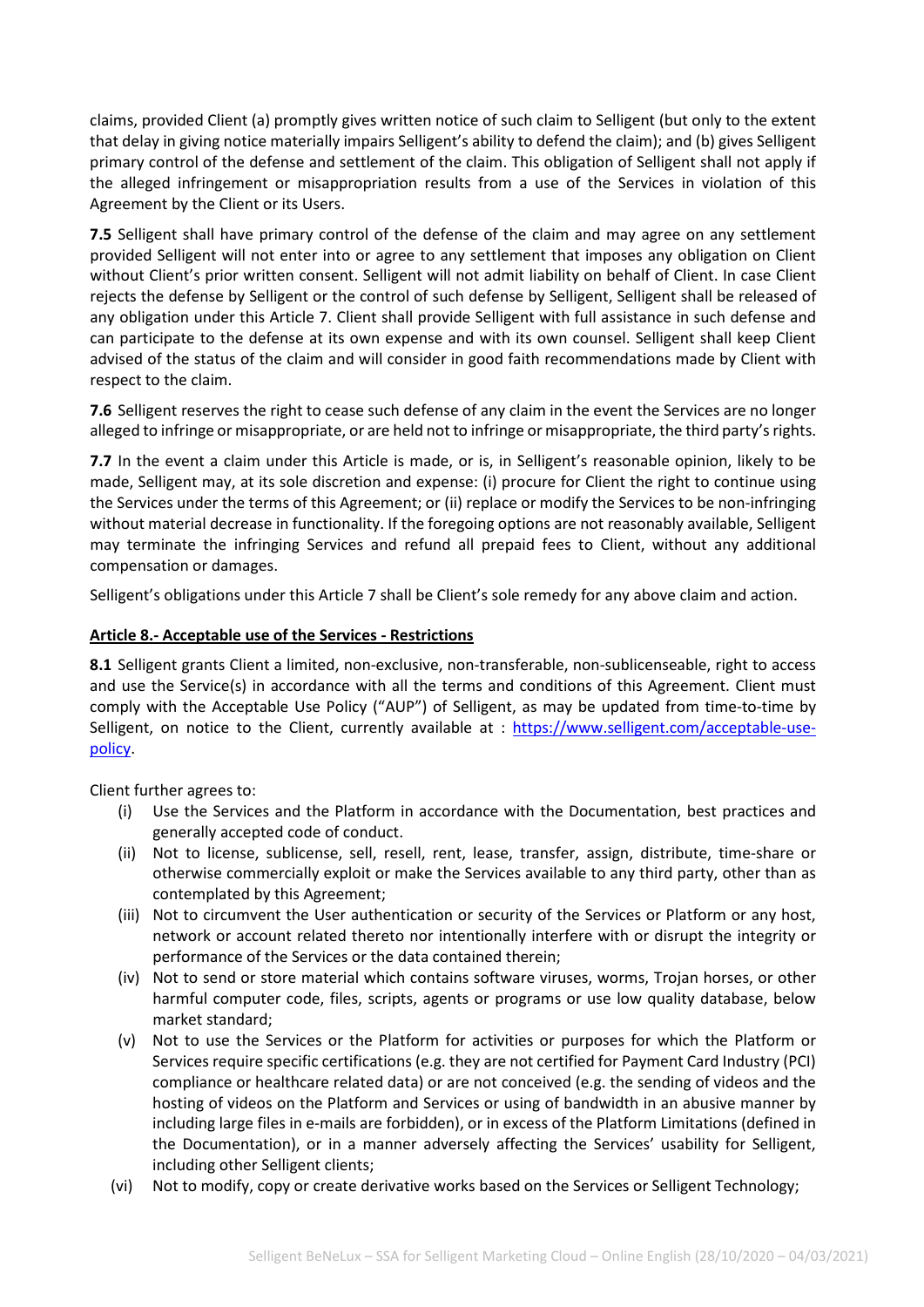(vii) Not to dissemble, reverse engineer, translate or decompile the Services or Selligent Technology (unless, and only to the extent, with respect to the Selligent Technology, this restriction is prohibited by applicable law) or purposefully access it with the intent to (A) build a competitive product or service, (B) build a product or service using substantially similar features, functions or graphics of the Services, or (C) copy any features, functions or graphics of the Services. Client may not access the Services if Client is a direct competitor of Selligent, except with Selligent's prior written consent. Client may not access the Services for purposes of monitoring its performance or functionality, or for any other benchmarking or competitive purpose.

**8.2** In case of investigation by Selligent of the Platform or the Services in connection with services outages, security problems and any suspected breach of this Agreement, Client will cooperate and immediately act upon each reasonable request of Selligent to remove and/or adapt its own content and/or use of the Services (e.g. to avoid hindrance of Services' performance to other Selligent clients).

**8.3** Selligent, at its own discretion or at the direction of any then-applicable third party service provider may suspend access to the IP address(es), and as the case may be the Services, because of a violation of Article 8.1 or an actual or reasonably apparent imminent attack or unauthorized access, until such violation, attack or unauthorized access is remedied. Selligent will use commercially reasonably efforts to provide Client with advance notice of such suspension. Any action requested by Selligent due to a misuse of the Services or the Platform shall be invoiced to Client at the agreed rates for Project Services.

**8.4** In the event of any temporary blocking as described in this Article 8, Client shall not be entitled to any refund, except where such suspension is demonstrably abusive or not grounded on legitimate elements.

**8.5** Third-Party Providers - Any exchange of data or other interaction between Client and a third party provider (other than any subcontractor or agent performing any obligation of Selligent under this Agreement), and any purchase by Client of any product or service offered by any third party provider, is solely between Client and such third party provider.

**8.6** Subject to this Agreement, Client shall defend, indemnify and hold Selligent harmless against any loss or damage (including reasonable attorneys' fees) incurred in connection with claims made against Selligent by a third party in relation to Client Data or alleging that Client's illegal or unauthorized use of the Services infringes the rights of, or has otherwise harmed, a third party, provided Selligent (a) promptly gives written notice of the claim to Client (but only to the extent that delay in giving notice materially impairs Client's ability to defend the claims); and (b) gives Client primary control of the defense and settlement of the claim.

**8.7** Client shall have primary control the defense of the claim and may agree on any settlement, provided Client will not enter into or agree to any settlement that imposes any obligation on Selligent without Selligent's prior written consent. Client will not admit liability on behalf of Selligent. In case Selligent rejects the defense by Client or the control of such defense by Client, Client shall be released of any indemnification obligation under this paragraph. Selligent shall provide Client with full assistance in such defense and is allowed to participate to the defense at its own expense and with its own counsel. Client shall keep Selligent informed of the status of the claim and will consider in good faith recommendations made by Selligent with respect to the claim.

#### **Article 9.- Limitation of liability**

**9.1** Except for what is specifically provided for below, the parties' liability is governed by the liability rules under the governing law.

**9.2** Each parties' liability shall, in any case be, limited to the twelve (12) months value of the Subscription Services fee (see the Sales Order), whether in contract or in tort.

**9.3** No party shall be liable for consequential damage or loss, such as loss of revenues or profits, of commercial opportunities, of data or of use of data, damage to the brand or know-how, third party claims, whether in tort on in contract, whether or not it knew of the possibility of such loss.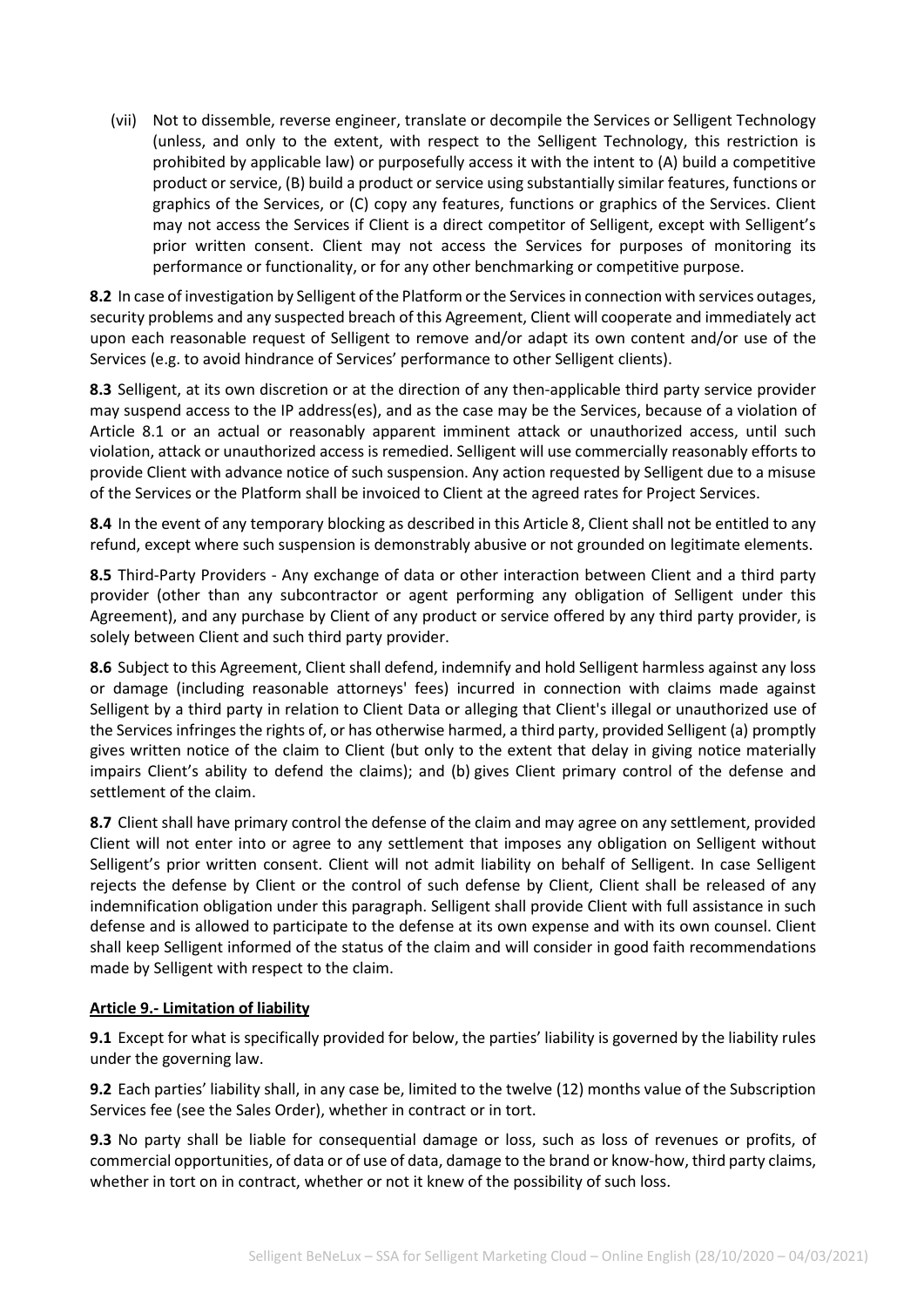**9.4** With regard to Project Services and Support Services, Selligent undertakes to comply with generally accepted professional standards and Selligent's liability is limited to those operations by Selligent necessary to rectify a Service that does not meet generally accepted professional standards. However, if it becomes apparent that Selligent personnel must attend when the operating incident is not attributable to Selligent, this Service will be invoiced.

**9.5** Nothing in this Agreement excludes the liability of either party (a) for death or personal injury caused by its negligence or (b) for fraud or fraudulent misrepresentation.

# **Article 10.- Confidentiality**

**10.1** "Confidential Information" refers to any information of a party ("Disclosing Party") disclosed by or on behalf of the Disclosing Party to the other party ("Receiving Party"), whether orally or in writing, that is designated as confidential or that reasonably should be understood to be confidential given the nature of the information and the circumstances of the disclosure (including pricing and other terms reflected in all Service Order(s)), the Service(s), the Selligent Technology, business and marketing plans, trade secrets, technology and technical information, product designs, methods, processes, code, data, inventions, apparatus, statistics, programs, research, development, information technology, network designs, passwords, sign-on codes, usage data, the Documentation and the terms of this Agreement. Confidential Information shall not include any information that: (a) is or becomes generally known to the public without breach of any obligation owed to the Disclosing Party; (b) was known to the Receiving Party prior to its disclosure by the Disclosing Party without breach by any third party of any obligation owed to the Disclosing Party; (c) was independently developed by the Receiving Party without breach of any obligation owed to the Disclosing Party; or (d) is received from a third party without being subject to any confidentiality obligation.

**10.2** Each party agrees that it will not use in any way for its own account or the account of any third party, any Confidential Information, except that each party may use the Confidential Information to perform its obligations or exercise its rights under this Agreement, and each party will take reasonable care and precaution to protect the confidentiality of such information. Reasonable care and precaution mean such care and precaution the Receiving Party takes to protect its own similar Confidential Information, but which shall not be less than reasonable standard of care.

**10.3** Such non-disclosure obligations shall not apply to information that (a) was already rightfully known to the Receiving Party prior to disclosure by the Disclosing Party hereunder; (b) became part of the public domain after its disclosure or was part of the state of the art at the time of disclosure, provided, in both cases, that this was not the result of a violation of a confidentiality obligation with respect to the party that transmitted the Confidential Information; (c) has been rightfully received from a third party not under obligation of confidentiality; (d) has been approved for release by written authorization; or (e) was independently developed by a party without the use of the Confidential Information.

10.4 Each party agrees that Confidential Information remains, in any event, the property of the Disclosing Party.

**10.5** Disclosure of Confidential Information is only permitted to the legal representatives, agents, suppliers, service providers or subcontractors of the parties within the limit of what they need to know to perform the tasks incumbent upon them.

**10.6** The parties undertake to inform the persons to whom the information is transmitted of its confidential nature. They also agree to have their suppliers, service providers or subcontractors sign a confidentiality undertaking in terms similar to the one they have subscribed to hereby, it being understood that the parties are guarantors of compliance by the persons referred to in this paragraph of this confidentiality obligation.

**10.7** If the Receiving Party is compelled by law or judicial or regulatory order to disclose Confidential Information of the Disclosing Party, it shall (a) provide the Disclosing Party with reasonable prior written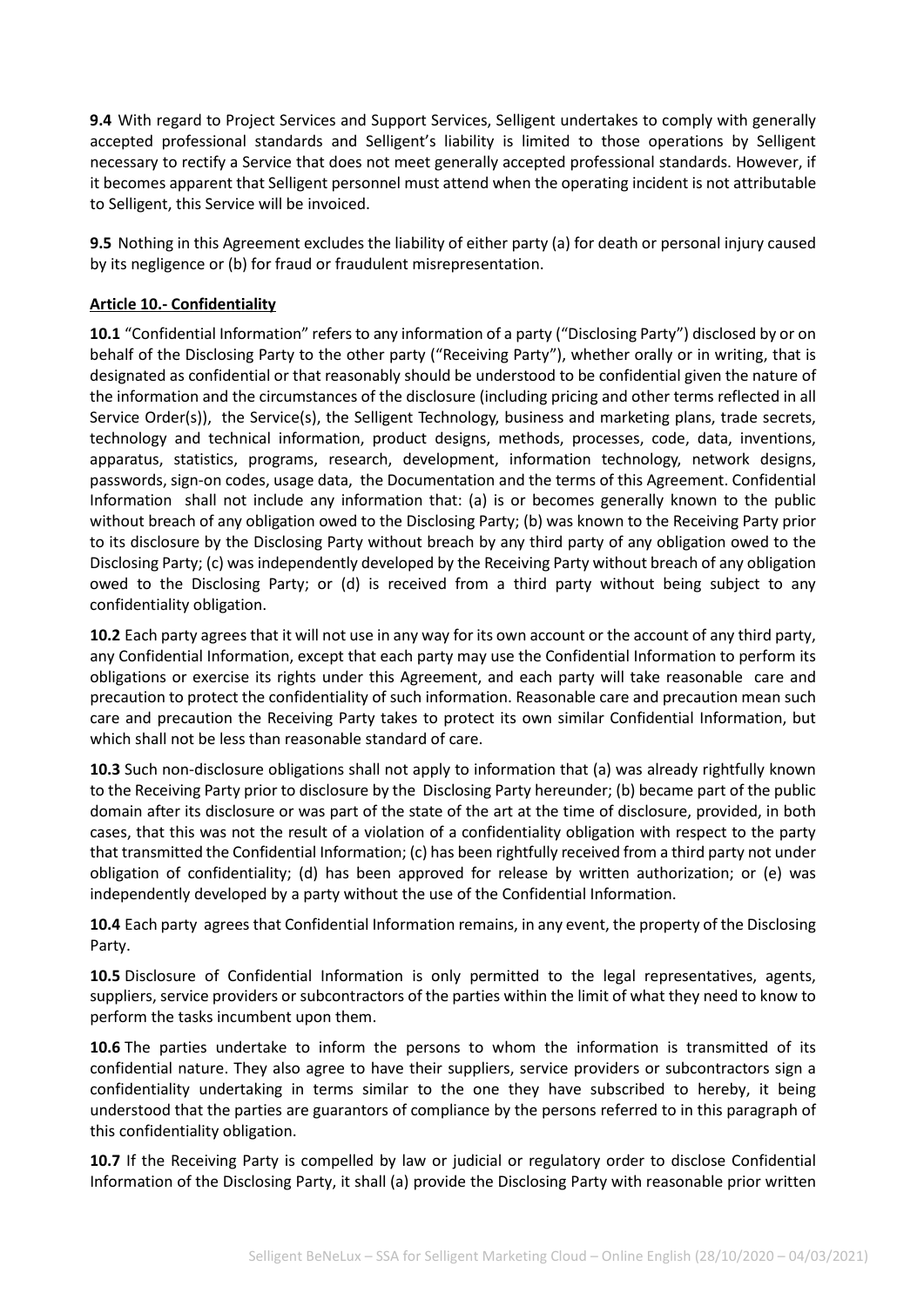notice of such compelled disclosure (to the extent legally permitted); (b) provide the Disclosing Party with reasonable assistance and cooperation, at Disclosing Party's cost, if the Disclosing Party wishes to contest or limit the disclosure; and (c) only disclose that Confidential Information necessary to comply with such order in consultation of counsel at Disclosing Party's reasonable cost.

**10.8** Upon the written request of Disclosing Party at any time throughout the Subscription Term or upon expiration or termination of this Agreement, Receiving Party shall at its option, and if legally permissible, return or destroy (and certify such destruction in a signed writing) all Confidential Information of Disclosing Party, including all copies thereof, whether in physical or electronic form; provided, however, that Selligent and its Affiliates may retain an archival set of its working papers and a copy of Client's Confidential Information for ensuring compliance with applicable laws, regulations and professional standards regarding documentation of work performed under this Agreement. To the extent that it is impracticable to return or destroy any Confidential Information, and with respect to any information retained for archival purposes, Receiving Party shall continue to maintain the confidentiality of such information in accordance with this Agreement for as long as such information is retained.

**10.9** This Confidentiality obligation shall survive the termination of this Agreement for a period of three (3) years.

# **Article 11.- Term**

This Agreement shall come into effect on the Effective Date and will remain in force so long as there is at least one active Service Order in place, unless earlier terminated in accordance with Article 12 below. Except otherwise stated in an applicable Sales Order, each Subscription Service is sold for a minimum Subscription Term of twelve (12) months as of such Subscription Service Start Date (i.e. password and login delivered to Client). Each Sales Order will renew in accordance with the renewal conditions set forth in such Sales Order. Renewals will automatically pertain to all Subscription Services of the Sales Order.

#### **Article 12.- Termination**

**12.1** Either party may by written notice served on the other party terminate this Agreement immediately without any court intervention if the other party is in material breach of its obligations under this Agreement and, if such breach is remediable, fails to remedy that breach within a period of thirty (30) calendar days after receipt of notice in writing requiring it to do so. Moreover, should Client remain in breach of its payment obligation notwithstanding two (2) written reminders to pay within seven (7) calendar days each, Selligent has the right to deactivate Client's passwords and log-ins and/or to block access to the Services, whereby the contractually agreed fees will remain due for the period during which access was blocked and/or passwords and log-ins deactivated and Client will be solely responsible for all consequences that result from the blocking and the deactivation, without possibility of recourse against Selligent.

**12.2** Each party is also entitled to terminate this Agreement if the other party becomes the subject of a petition in bankruptcy or any other proceeding relating to insolvency, receivership or liquidation.

**12.3** Selligent is entitled to terminate this Agreement immediately without any court intervention nor notice period (i) for any material violation by Client that risks the safety, security or reputation of any network, person or entity, or for violation of Selligent applicable use of the Services as set forth in Article 8 or (ii) in the event Client becomes a competitor, directly or indirectly as a result of its direct or indirect shareholders.

**12.4** In the event of the premature termination of the Agreement due to Selligent breaching its obligations, Selligent will reimburse Client the portion of any fees that have been paid in advance by Client and cover the period during which the Services have not been provided.

**12.5** In the event of the premature termination of the Agreement due to Client breaching its obligations, Client must pay (i) all of the Subscription Services fees provided for in this Agreement and (ii) the Project Services and Support Services provided up to the termination date.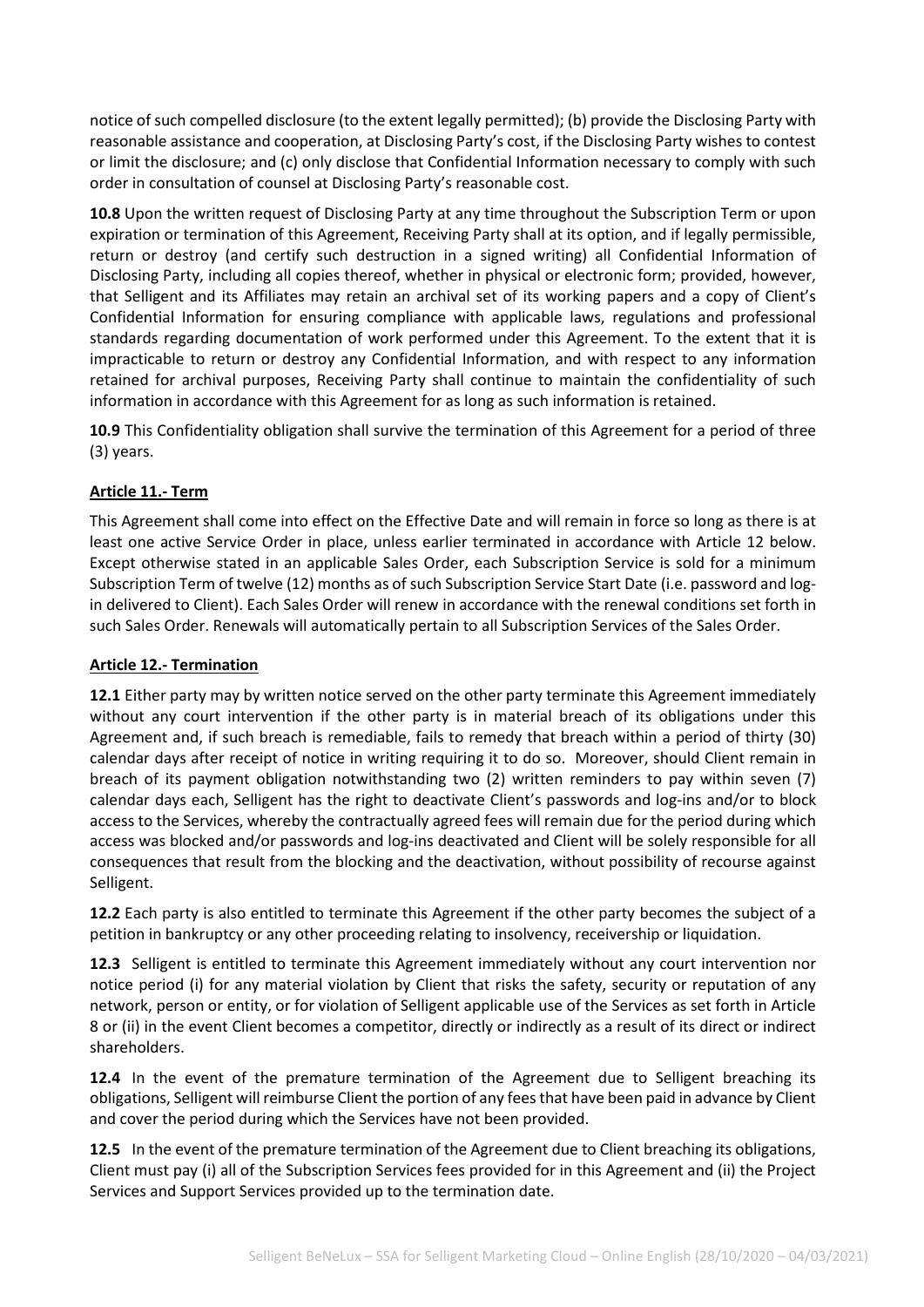**12.6** Notwithstanding any termination of this Agreement, the provisions of this Agreement that by their nature should survive the termination, shall survive the termination of this Agreement.

# **Article 13.- Fees & Payment**

**13.1 Fees**. Client shall pay all fees specified in all executed Services Order hereunder. All fees are quoted in EURO, excluding VAT or any other relevant taxes. Except as otherwise provided in this Agreement, fees are non-refundable.

**13.2 Invoicing & Payment**. Fees for the Services will be invoiced in accordance with the terms in the relevant Service Order. Invoices are payable within thirty (30) calendar days from the date of invoicing. In the event of late payment, the Belgian law of 2 August 2002 on late payments will apply. Client is aware that this means, amongst others, that under the current draft of the law once the (agreed) payment term has elapsed, Selligent will automatically (no notice of non-performance being required) be entitled to (i) an interest for late payment that is equal to the ECB base rate  $+ 8%$ , rounded up to the next half percentage point and (ii) a fixed sum of minimum €100 as compensation for administrative and other expenses and that Selligent is also entitled to obtain reasonable compensation from Client for any recovery costs exceeding the fixed sum of €100 and incurred due to Client's late payment.

**13.3 Indexation**. All fees applicable pursuant to this Agreement are adjusted each year on the anniversary date of the Subscription Term Start Date, as defined in the relevant Sales Order, depending on the variations in the Belgian consumer price index (hereafter the "**Index**"), using the formula:

P1 = (P0 X S1)/S0 where:

- P1 = New Fee for the year N

- P0 = Current Fee

- S1 = Index from the month before the month of the anniversary date of the Subscription Term Start Date for the year N

- S0 = Index from the month before the month of the anniversary date of the Subscription Term Start Date for the year N-1

#### Example:

Subscription Term Start Date: 15 March 2019 – Monthly Subscription Fee of €5,000 The first indexation shall take place on 15 Mars 2020 as follows:  $PO = £5,000$ S1 = [102] (index of February 2020, published beginning of March 2020) S0 = [101] (index de February 2019, published beginning of Mars 2019) P1 =  $(5,000*102)/101 = €5,049.50$ 

#### **Article 14.- Commercial reference**

Client authorizes Selligent to use the following information as a commercial reference in publications, events and actions to promote Selligent's products and services: Client's name and information that is publicly known about Client (including Client's logo). Client can revoke this authorisation at any time in writing without any justification.

#### **Article 15.- General Provisions**

**15.1 Entire Agreement – Severability -** The Agreement is the entire agreement between the parties relating to subject matter hereof, and supersedes all prior or simultaneous agreements, negotiations or statements.

Any commercial offer issued by Selligent under this Agreement shall be valid for a maximum period of three (3) months.

The interconnected environment of cloud computing is subject to rapid and substantial change of operational, legal and data security requirements parameters. As a result, this Agreement may need to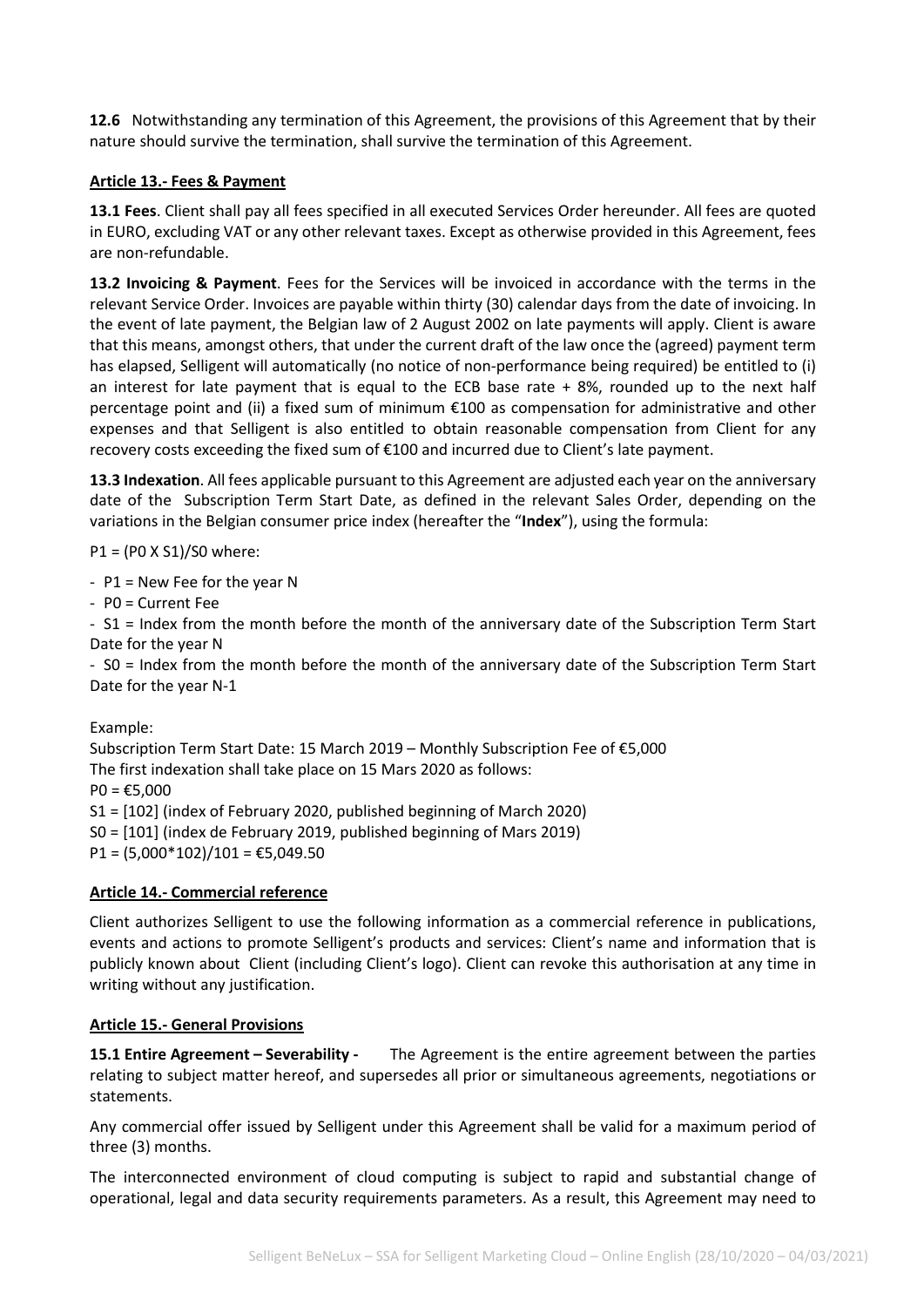be amended from time to time. Any such change will be notified to Client by email and shall be applicable immediately. Substantial change of such parameters includes any substantial change of the digital technology industry and enactment of local, national or international law or regulation applicable to the Selligent products and services, in particular as regards data security.

Subject to the above, this Agreement may not be released, discharged, amended or modified in any manner, except by an instrument in writing signed by a duly authorized officer or representative of each party.

In case any provision of this Agreement is held invalid or unenforceable for any reason, the remaining provisions shall continue in full force without being impaired. Client and Selligent shall act in good faith to replace any invalid provision with a valid one that most closely approximates the intent and economic effect of the invalid provision.

**15.2 Other Documents** - No terms, provisions or conditions of any purchase order, acknowledgment or other business form that Client may use in connection with the purchase of any Service will have any effect on the rights, duties or obligations of the parties under, or otherwise modify this Agreement, irrespective of any failure of Selligent to object to such terms, provisions or conditions. Service Orders are non-cancelable and non-refundable except as expressly provided otherwise.

**15.3 Governing Law – Limitation** - This Agreement is governed by and construed under Belgian law, without reference to its conflicts of law principles (i.e. in the event of any conflicts, Belgian law, rules and regulations shall prevail and govern). Any dispute in connection to this Agreement shall be subject to the exclusive jurisdiction of the courts of Brussels. Any claim before a court in connection with this Agreement can only be initiated by the signing entity and is subject to a limitation period of one (1) year as of the date when the facts giving rise to such claim are known or should have been known by the claimant.

**15.4 Force Majeure** - Neither party shall incur any liability to the other for any failure to perform any of its obligations under this Agreement to the extent such failure is caused by events, occurrences or causes beyond its reasonable control and without any negligence on the part of the party seeking protection under this Article. Such events shall include, without limitation, acts of God, strikes, lockouts, riots, acts of war, terrorism, earthquake, fire or explosions. The inability to meet financial obligations is expressly excluded from this Article. Each party shall use best effort to minimise and reduce any period of delay caused by any event of force majeure. Should the force majeure event continue for a period longer than thirty (30) days, then either party shall be entitled to terminate this Agreement upon written notice and no further obligation shall be owed by such party to the other party in respect thereof.

**15.5 Assignment** - Except as provided for elsewhere in this Agreement, the parties shall not assign this Agreement (or any portion thereof) without the other party's written consent, which shall not be unreasonably withheld. Each party may assign this Agreement in connection with a merger, reorganization, or sale of all or substantially all of the assets of the assigning party or sale of sufficient stock to constitute a change of control. This Agreement shall be binding on the parties' respective successors and permitted assigns.

**15.6 Waiver** - Any waiver of a party's rights under this Agreement must be in writing to be effective and shall be construed in a limitative way, meaning that it shall not affect such right with respect to other breach or circumstances of similar nature. Failure, neglect or delay by a party to enforce the provisions of this Agreement or its rights shall not be deemed to be a waiver of such party's rights under this Agreement and shall not affect the validity of whole or part of this Agreement.

**15.7 Non-solicitation -** Parties shall not, directly or indirectly, solicit any employee of the other party who has participated in the performance of this Agreement, throughout the term of this Agreement and for six (6) months after its expiry. In the event of breach of this Article, the non-defaulting party could claim from the defaulting party compensation equal to twelve (12) times the last monthly gross remuneration of the concerned employee, within a maximum period of three (3) months following the knowledge by the claiming party of the hiring of such employee.